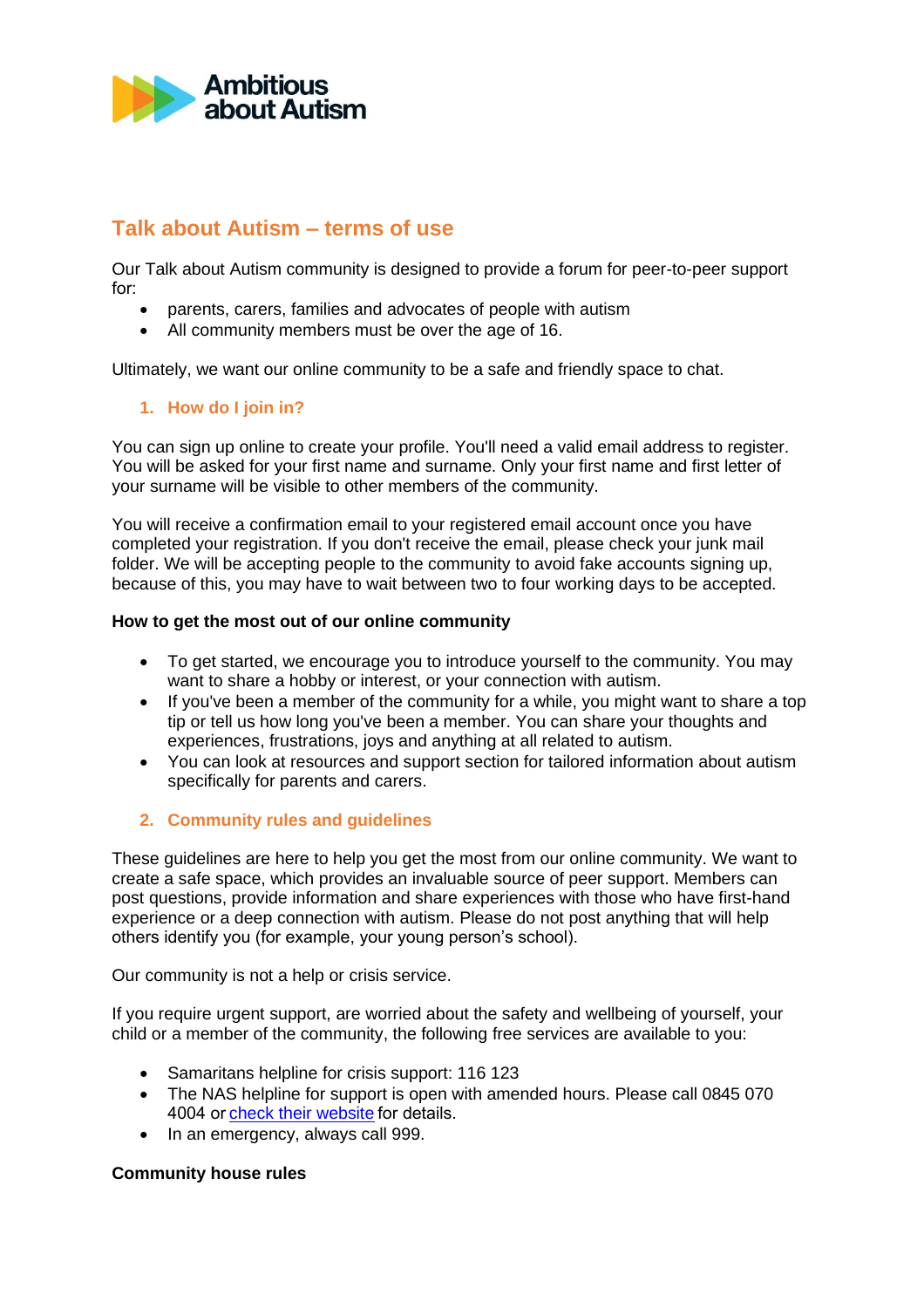Each time you use our Talk about Autism online community you agree to the following house rules:

#### **Advertising, petitions and spam**

- If you have something to offer, which may be beneficial to our community, please do not register solely to post a link to your product, services, petition or website. We would love to hear about what you do, but only after you introduce yourself and make yourself an active part of our community. Then we can work on how to support each other.
- Once you have established yourself in the community you are welcome to share your work with us. However, we ask that you maintain a good balance in your contributions, i.e. post your content, but equally, contribute to the other discussions happening here. Community membership should be collaborative.
- Spam will be deleted, especially if you have posted the same information in multiple places.
- We don't allow links to products or services in signatures but linking to your blog or personal website is fine.

#### **Moderation**

- Our forum is moderated by a small team of Ambitious about Autism staff during office hours, Monday – Friday 9am – 5pm. It is not moderated outside of office hours. This includes evenings, weekends and bank holidays.
- Moderators, including the Digital Community Officer, have the final say on anything. If you have a problem, you may complain to them directly and not publicly on the community.
- Creating discussions or posts that question or reference administrative decisions or potential decisions, such as post removals and discussion closures, will be removed.
- If you believe we have made a mistake in a moderation decision, please privately contact the Digital Community Officer and we will review the situation.
- If you would like a copy of your removed post so that you can adjust it and repost, please contact us. You can contact the Talk about Autism admin team by emailing [talkaboutautism@ambitiousaboutautism.org.uk.](mailto:talkaboutautism@ambitiousaboutautism.org.uk)

# **No bullying**

We operate a no-tolerance policy on bullying, including racism, disablism, homophobia, sexism or ageism. Any threatening or abusive language will be removed.

If someone offends you in this manner, report them immediately to the Digital Community Officer by clicking the 'report this content' link in the post. Do not enter an argument with them.

# **Research and surveys**

From time-to-time people visit the discussion forums to ask members to participate in research. Please read our section abou[t Staying safe](https://live-aaa-forums.pantheonsite.io/talk-to-others/community-guidelines#StaySafe)(below).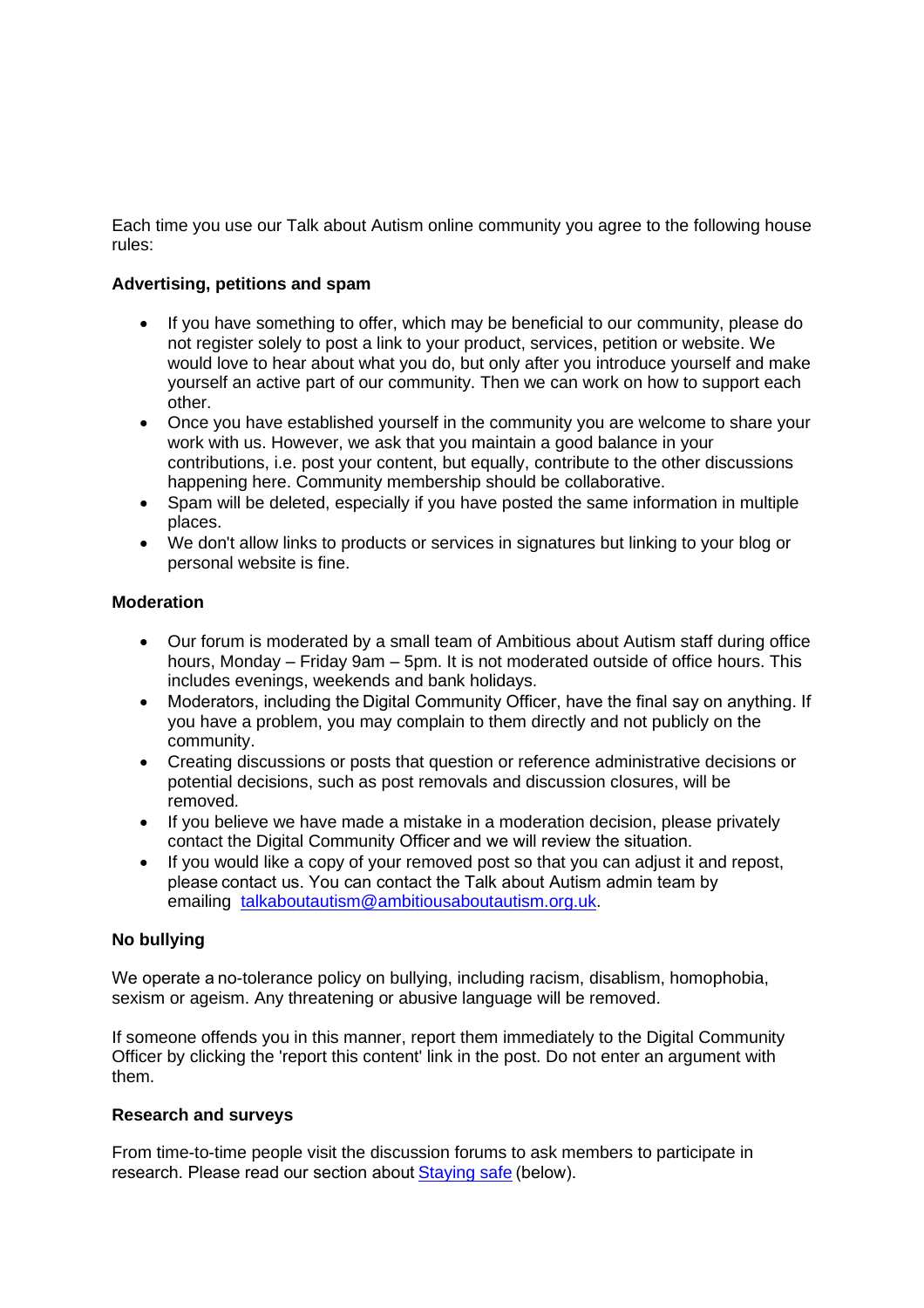All research requests posted must be from an educational institution (eg. college or university) or charity. Please include your work/organisation email address with your research.

Please note that Talk about Autism and Ambitious about Autism do not necessarily support research or surveys taking place on this website - these are independent initiatives. For our own research, Ambitious about Autism follows the[British Educational Research Association](https://www.bera.ac.uk/publication/ethical-guidelines-for-educational-research-2018)  [\(BERA\) e](https://www.bera.ac.uk/publication/ethical-guidelines-for-educational-research-2018)thical guidelines for educational research and the[Social Research](https://the-sra.org.uk/SRA/Ethics/Research-ethics-guidance/SRA/Ethics/Research-Ethics-Guidance.aspx?hkey=5e809828-fb49-42be-a17e-c95d6cc72da1)  [Association](https://the-sra.org.uk/SRA/Ethics/Research-ethics-guidance/SRA/Ethics/Research-Ethics-Guidance.aspx?hkey=5e809828-fb49-42be-a17e-c95d6cc72da1)ethical guidelines.

#### **Sharing advice**

We hope this community will be a useful way of sharing information and resources. However, this should not be substituted for professional diagnosis, advice and support. Any health and medical advice is intended for general discussion and educational purposes only. It is in no way intended to serve as actual, individual medical advice. It is possible that some information may be inaccurate, incomplete or otherwise flawed.

Take any recommendations on the communities as you would treat any personal recommendation – check that it is authentic and suitable. Please do not offer legal advice. Be careful in sharing information yourself – don't present opinions as facts and only share trusted resources.

Please note that Talk about Autism and Ambitious about Autism do not necessarily support any of the recommendations given on the community. We assume no responsibility for any posts.

#### **You must not post:**

- Any content with excessive self-publicity, advertising, selling or soliciting.
- Unlawful material such as indecent, racist or defamatory material or harassments and threats.
- Copyrighted material that infringes any legal rights.
- Posts promoting therapies deemed to be potentially dangerous.
- Anything intended to disrupt or vandalise the website.
- The same information in multiple places.

You must join the site as an individual, not as an organisation, website or cause. Profiles under the names of (or including the names of) organisations, websites or causes will be removed from the site.

Talk about Autism will ban anyone who continues to break the rules. We reserve the right to remove content if it is unsuitable but will send you a message if this happens. If you break the rules we will allow up to two warnings before a ban is placed and your profile is deleted without notice. Serious offences will result in an immediate ban without notice.

#### **Guidelines, inappropriate posts and good practice online**

The following information is provided to help to make our online community a safe, accessible and friendly environment that all members feel they can contribute to.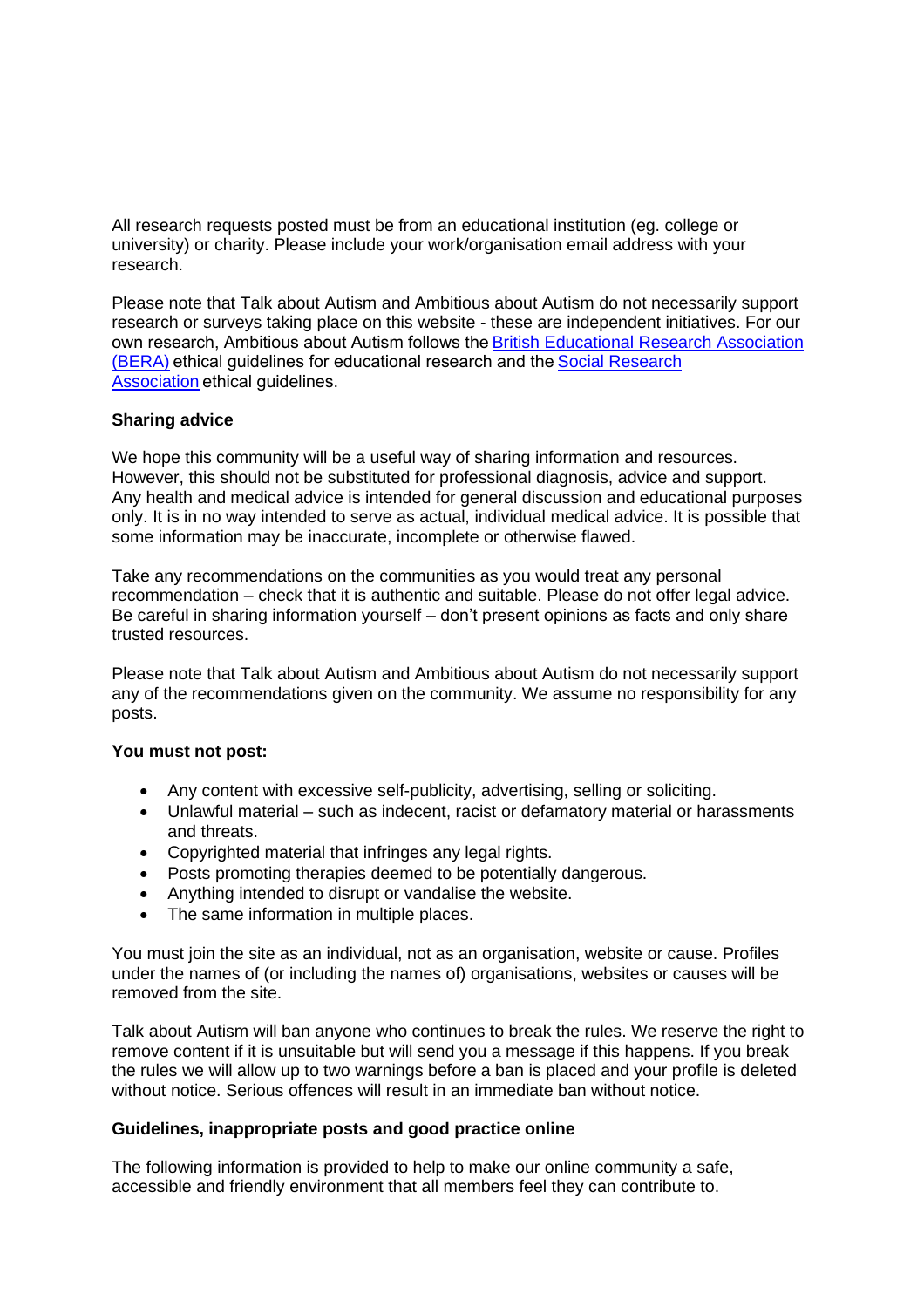- We encourage lively debate and discussion. However, please take care to exchange ideas in a civilised way, tactfully presenting ideas and NOT SHOUTING BY USING CAPITALS!
- Take care with humour, which might be misinterpreted on screen. Using a discussion forum means that body language and intonation is lost – so language may more easily offend.
- Assume goodwill in others consider that a negative sounding post may be misinterpreted. Listen to other members and be sensitive to their feelings and viewpoints.
- If by chance someone does misinterpret your words and you receive an angrysounding reply, or if you've read something and you are preparing to post an angry reply, we encourage you to use the count-to-ten method. This means you step away from the computer, count to ten, and then come back and compose a response which gives the benefit of the doubt. If someone is not responding to your attempts to be kind, please contact the[Digital](mailto:communications@ambitiousaboutautism.org.uk?subject=TAA%20community%20report) Community Officer for intervention.
- We hope that each of you will recognise that personal beliefs are deeply engrained and not likely to change, and we ask that you recognise when to let things go.
- Please don't ask other members for personal or confidential information. Any posts doing this will be removed.
- Naming and shaming of professionals, specialists and other service providers is not a good idea. For your safety, if you wish to refer to specific people, please replace their names with fake names or use 'X's.

# **3. Your privacy**

This is a public forum that anyone can join (although they will need to be accepted by Ambitious about Autism). Please be careful what you post – do not post anything confidential, contact details or personal information, which could put you or someone else at risk. Mobile numbers and personal email addresses must not be posted. However, we do allow work and university email addresses to be posted. Please read our quide for parents on how to stay safe online.

We hope you will make friends within the community but do not share personal information unless you absolutely trust that person is genuine. If you plan to meet anyone you have befriended on the internet, never go alone and always meet in a public place. You can read our full Privacy Policy on our website.

# **Stay safe**

We will keep your information confidential. If you wish to remain anonymous you can use a pseudonym (no offense words or email addresses).

Like any other website, please keep your password safe and always log out of shared computers. 

Each user is allowed one account. Any false profiles (pretending to be someone you are not) or duplicate profiles will be deleted.

# **4. Leaving the community**